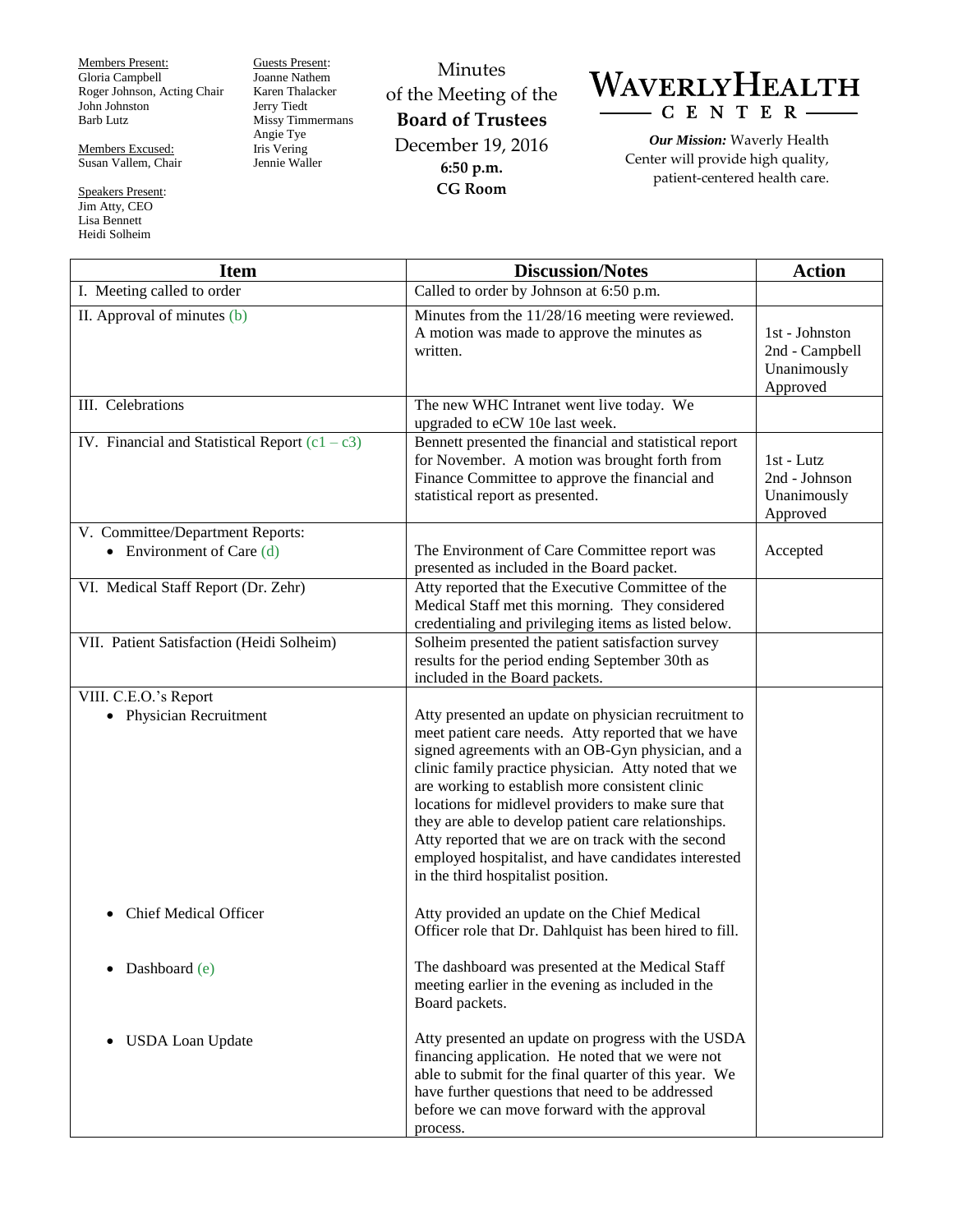| IX. Old Business                                                                                                                                                                                                                                                                                                                                                                                                                                                                                                                     | None.                                                                                                                                                                                                                                                                                                                                                        |                                                          |
|--------------------------------------------------------------------------------------------------------------------------------------------------------------------------------------------------------------------------------------------------------------------------------------------------------------------------------------------------------------------------------------------------------------------------------------------------------------------------------------------------------------------------------------|--------------------------------------------------------------------------------------------------------------------------------------------------------------------------------------------------------------------------------------------------------------------------------------------------------------------------------------------------------------|----------------------------------------------------------|
| X. New Business                                                                                                                                                                                                                                                                                                                                                                                                                                                                                                                      |                                                                                                                                                                                                                                                                                                                                                              |                                                          |
| • Request for Privileges:<br><b>Stephanie Smith, <math>RN -</math>Courtesy,</b><br>Physician Employed RN/Orthopedic<br>Surgery, CVMS<br>• Brian Hopper, MD - Courtesy,<br>Radiology, RCI<br>• Marwan Jarmakani, MD - Consulting,<br>Radiology, RCI<br>Connie Joylani, MD - Active,<br>Hospitalist & Emergency Medicine,<br><b>WHC</b><br>Anthony Onuigbo, MD - Active, OB-<br>Gyn, WHC                                                                                                                                               | Privileging items were presented as individually<br>listed at left. All files have been reviewed by the<br>Executive Committee of the Medical Staff. The<br>Executive Committee recommends approval. A<br>motion was made to approve all privileging items as<br>individually considered and recommended by the<br>Executive Committee of the Medical Staff. | 1st - Lutz<br>2nd - Campbell<br>Unanimously<br>Approved  |
| <b>Updated Privileges:</b><br>$\bullet$<br>· Jessica Webb, DO - Active -<br>Provisional, Family Practice, WHC -<br>Addition of Hospitalist & Emergency<br><b>Medicine Privileges</b>                                                                                                                                                                                                                                                                                                                                                 |                                                                                                                                                                                                                                                                                                                                                              |                                                          |
| FPPE Recommendations Regarding<br>$\bullet$<br><b>Provisional Status:</b><br>Craig Vana, CRNA - Courtesy,<br>Anesthesia, Pineal Anesthesia (Locums)<br>- Move to Regular Status<br>• Don Gale, MD - Consulting, Pathology,<br>IHS/Comp Health (Locums) - Continue<br>on Provisional Status<br>Stephen Gogel, OPA - Courtesy,<br>Orthopedic Surger, WFHC - Continue<br>on Provisional Status<br>• Dennis Mangrich, OPA - Courtesy,<br>Orthopedic Surgery, WFHC - Continue<br>on Provisional Status<br>New Policies & Procedures: None |                                                                                                                                                                                                                                                                                                                                                              |                                                          |
| Finance Committee (f1)<br>" Capital Purchase FYI - MidMark Power<br>Procedure Table \$6,689.33                                                                                                                                                                                                                                                                                                                                                                                                                                       | Bennett reported that the Finance Committee met<br>this morning. Minutes from the meeting were<br>included in the Board packet. Bennett noted the<br>capital purchase listed at left that was under the<br>Board approval threshold.                                                                                                                         |                                                          |
| • Capital Request – Overhead Paging<br>System \$14,147 (f2)                                                                                                                                                                                                                                                                                                                                                                                                                                                                          | Bennett presented a budgeted capital request for an<br>overhead paging system at a cost not to exceed<br>\$14,147. A motion was brought forth from Finance<br>Committee to approve the capital request as<br>presented.                                                                                                                                      | $1st - Johnson$<br>2nd - Lutz<br>Unanimously<br>Approved |
| • Financial Assistance Requests                                                                                                                                                                                                                                                                                                                                                                                                                                                                                                      | There were no applications for financial assistance.                                                                                                                                                                                                                                                                                                         |                                                          |
| Planetree Update<br>٠                                                                                                                                                                                                                                                                                                                                                                                                                                                                                                                | Solheim presented a Planetree update, noting that she<br>has been invited to record a 20 minute webinar for<br>Planetree based on her recent conference<br>presentation on our patient partnership council. She<br>reported that Planetree is in the process of changing<br>the designation criteria.                                                        |                                                          |
| MyIntranet<br>$\bullet$                                                                                                                                                                                                                                                                                                                                                                                                                                                                                                              | Waller presented a brief overview of our new                                                                                                                                                                                                                                                                                                                 |                                                          |